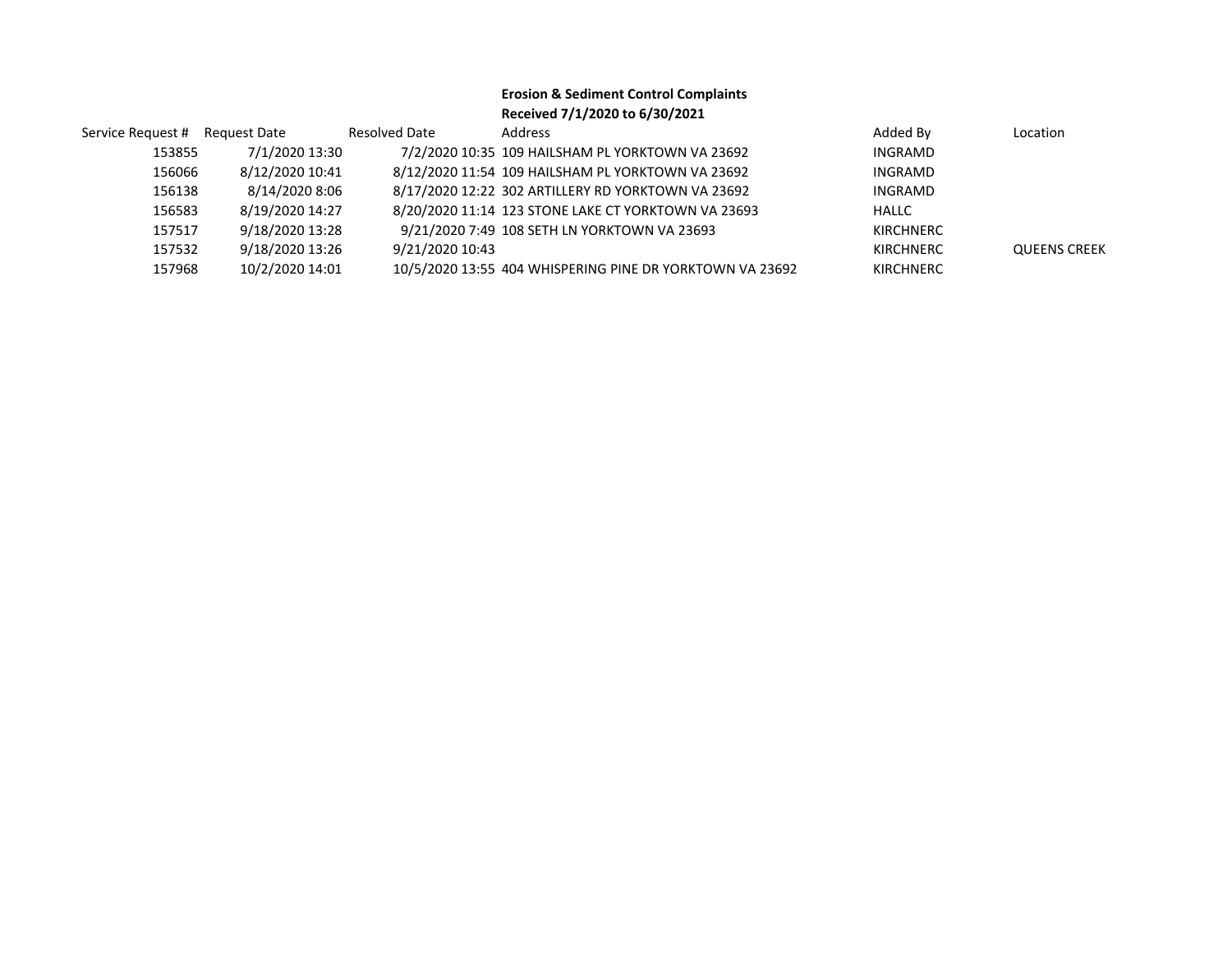## **Drainage Complaints Received 7/1/2020 to 6/30/2021**

| Service Request Request Date |                  | <b>Resolved Date</b> | Address                                                  | Added By         | Location                                              |
|------------------------------|------------------|----------------------|----------------------------------------------------------|------------------|-------------------------------------------------------|
| 153869                       | 7/2/2020 8:40    |                      | 7/7/2020 13:00 114 OAKMONT CIR WILLIAMSBURG VA 23185     | <b>INGRAMD</b>   |                                                       |
| 154407                       | 7/21/2020 8:03   |                      | 7/21/2020 13:45 112 CALUMET TURN YORKTOWN VA 23693       | <b>INGRAMD</b>   |                                                       |
| 155038                       | 8/5/2020 7:44    |                      | 8/7/2020 8:22 306 ROLLING HILLS DR WILLIAMSBURG VA 23185 | METTLERL         |                                                       |
| 155950                       | 8/11/2020 9:25   |                      | 8/11/2020 12:10 108 CREEK CIR SEAFORD VA 23696           | METTLERL         | DITCH BETWEEN 106 AND 108 CREEK CIRCLE NEEDS CLEANING |
| 156160                       | 8/14/2020 15:01  |                      | 8/17/2020 10:04 113 SPRUCE DR YORKTOWN VA 23693          | <b>INGRAMD</b>   |                                                       |
| 156448                       | 8/17/2020 9:17   |                      | 8/17/2020 10:09 303 WHISPERING PINE DR YORKTOWN VA 23692 | METTLERL         |                                                       |
| 156453                       | 8/17/2020 10:04  |                      | 8/31/2020 13:47 107 JONQUIL CT YORKTOWN VA 23693         | METTLERL         |                                                       |
| 156454                       | 8/17/2020 10:07  |                      | 8/18/2020 9:07 203 BILL SOURS DR YORKTOWN VA 23693       | <b>BISCHOFC</b>  |                                                       |
| 156455                       | 8/17/2020 10:19  |                      | 8/17/2020 14:19 109 RIVERSIDE DR YORKTOWN VA 23692       | METTLERL         |                                                       |
| 156456                       | 8/17/2020 10:22  |                      | 8/18/2020 9:08 114 VAN CUREN CT YORKTOWN VA 23693        | <b>BISCHOFC</b>  |                                                       |
| 156473                       | 8/17/2020 12:22  |                      | 8/17/2020 13:41 405 HOUNDS CHASE YORKTOWN VA 23693       | METTLERL         |                                                       |
| 156519                       | 8/18/2020 9:19   |                      | 8/19/2020 12:25 104 CAVALIER DR YORKTOWN VA 23692        | METTLERL         |                                                       |
| 156577                       | 8/19/2020 12:23  |                      | 8/19/2020 13:36 102 INDIAN SUMMER DR YORKTOWN VA 23693   | METTLERL         |                                                       |
| 156904                       | 8/31/2020 10:23  |                      | 8/31/2020 13:16 107 VICTORY RD YORKTOWN VA 23692         | <b>HALLC</b>     |                                                       |
| 157154                       | 9/9/2020 10:14   |                      | 9/9/2020 13:43 116 BEECHWOOD DR YORKTOWN VA 23692        | <b>HALLC</b>     |                                                       |
| 157232                       | 9/11/2020 8:59   |                      | 9/14/2020 8:11 100 HILLBURNE LN YORKTOWN VA 23692        | <b>HALLC</b>     |                                                       |
| 157502                       | 9/18/2020 9:11   |                      | 9/24/2020 13:17 101 LUTHER DR WILLIAMSBURG VA 23185      | KIRCHNERC        |                                                       |
| 157503                       | 9/18/2020 9:21   | 9/24/2020 13:19      |                                                          | <b>KIRCHNERC</b> | INTERSECTION OF LUTHER DR & WEAVER                    |
| 157504                       | 9/18/2020 9:25   |                      | 9/23/2020 8:29 213 BROWNS LN YORKTOWN VA 23690           | <b>KIRCHNERC</b> |                                                       |
| 157508                       | 9/18/2020 10:00  |                      | 9/19/2020 6:49 101 CAVALIER DR YORKTOWN VA 23692         | KIRCHNERC        |                                                       |
| 157876                       | 9/30/2020 8:47   | 10/1/2020 13:10      |                                                          | KIRCHNERC        | NEIGHBOR'S HOUSE BESIDE 102 PLANTATION DRIVE          |
| 157913                       | 9/30/2020 8:47   | 10/1/2020 13:11      |                                                          | KIRCHNERC        | NEIGHBOR'S HOUSE BESIDE 102 PLANTATION DRIVE          |
| 157914                       | 10/1/2020 9:35   | 10/1/2020 13:38      |                                                          | <b>KIRCHNERC</b> | WHERE SMITH STREET MEETS BALLARD STREET               |
| 157924                       | 10/1/2020 13:28  |                      | 10/1/2020 16:14 686 WINTHROP RD WILLIAMSBURG VA 23185    | <b>KIRCHNERC</b> |                                                       |
| 157966                       | 10/2/2020 13:24  |                      | 10/5/2020 12:32 107 BANNEKER DR WILLIAMSBURG VA 23185    | KIRCHNERC        |                                                       |
| 157975                       | 10/2/2020 14:43  |                      | 10/7/2020 6:40 105 BEECHAM DR YORKTOWN VA 23692          | KIRCHNERC        |                                                       |
| 158109                       | 10/7/2020 14:16  | 10/9/2020 14:49      |                                                          | <b>HALLC</b>     | 103 AND 107 JEFFERY KENNETH PLACE                     |
| 158110                       | 10/7/2020 14:42  |                      | 10/9/2020 8:22 201 OLD LAKESIDE DR YORKTOWN VA 23692     | <b>HALLC</b>     |                                                       |
| 158238                       | 10/14/2020 14:57 |                      | 10/15/2020 14:07 1007 BAY TREE BEACH RD SEAFORD VA 23696 | <b>HALLC</b>     |                                                       |
| 158446                       | 10/22/2020 10:31 |                      | 10/27/2020 7:23 111 HADLOCK CT WILLIAMSBURG VA 23185     | <b>HALLC</b>     |                                                       |
| 158989                       | 11/12/2020 9:15  |                      | 11/12/2020 11:16 220 RAYMOND DR SEAFORD VA 23696         | <b>HALLC</b>     |                                                       |
| 158994                       | 11/12/2020 9:27  |                      | 11/12/2020 14:51 101 BLANTON DR SEAFORD VA 23696         | <b>HALLC</b>     |                                                       |
| 159002                       | 11/12/2020 9:44  |                      | 11/12/2020 13:47 114 NATHAN PL YORKTOWN VA 23692         | <b>ELAMM</b>     |                                                       |
| 159017                       | 11/12/2020 11:59 |                      | 11/16/2020 10:48 306 PASTURE LN YORKTOWN VA 23693        | <b>HALLC</b>     |                                                       |
| 159021                       | 11/12/2020 12:22 | 11/16/2020 6:50      |                                                          | <b>HALLC</b>     | END OF LAKE ONE IN TABB LAKES CLOSE TO VICTORY BLVD.  |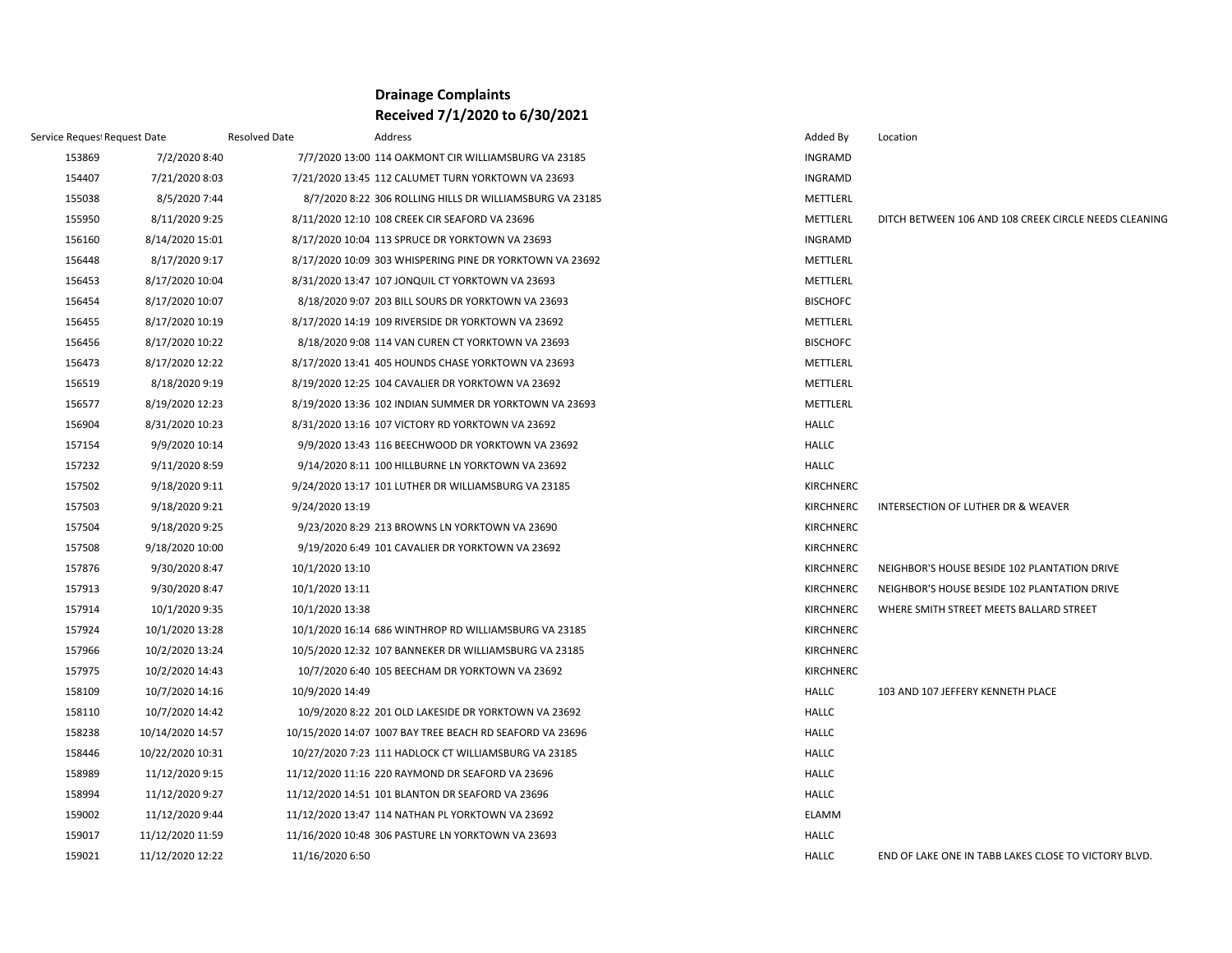| 159023 | 11/12/2020 12:49 | 11/16/2020 8:16 300 ILEX DR YORKTOWN VA 23692            | <b>HALLC</b> |                                                   |
|--------|------------------|----------------------------------------------------------|--------------|---------------------------------------------------|
| 159024 | 11/12/2020 13:00 | 11/13/2020 9:55 114 NATHAN PL YORKTOWN VA 23692          | <b>HALLC</b> |                                                   |
| 159027 | 11/12/2020 13:11 | 11/16/2020 6:55 200 DON JUAN CIR YORKTOWN VA 23693       | <b>HALLC</b> |                                                   |
| 159029 | 11/12/2020 13:27 | 11/16/2020 7:33 102 SANCTUARY CV YORKTOWN VA 23693       | <b>HALLC</b> |                                                   |
| 159071 | 11/13/2020 14:39 | 11/16/2020 10:49 100 PLANTATION DR WILLIAMSBURG VA 23185 | HALLC        |                                                   |
| 159073 | 11/13/2020 14:51 | 11/16/2020 10:50 132 TUCKAHOE TRCE YORKTOWN VA 23693     | <b>HALLC</b> |                                                   |
| 159461 | 11/30/2020 9:08  | 11/30/2020 16:29 103 SANCTUARY CV YORKTOWN VA 23693      | <b>HALLC</b> |                                                   |
| 159594 | 12/3/2020 5:22   | 12/3/2020 15:29 110 KENT TAYLOR DR YORKTOWN VA 23693     | <b>HALLC</b> |                                                   |
| 161361 | 1/4/2021 12:59   | 1/7/2021 8:15 212 SIR JOHN WAY SEAFORD VA 23696          | <b>HALLC</b> |                                                   |
| 161825 | 1/20/2021 14:21  | 1/22/2021 7:38 308 BOUNDARY RD YORKTOWN VA 23690         | <b>HALLC</b> |                                                   |
| 161859 | 1/21/2021 9:56   | 2/5/2021 9:50 204 JETHRO LN YORKTOWN VA 23692            | <b>HALLC</b> |                                                   |
| 162180 | 2/4/2021 8:32    | 2/4/2021 7:45 117 CAMELOT CRES YORKTOWN VA 23693         | <b>HALLC</b> |                                                   |
| 162305 | 2/9/2021 11:52   | 2/16/2021 8:26 211 VICTORY RD YORKTOWN VA 23692          | <b>HALLC</b> |                                                   |
| 162624 | 2/24/2021 8:10   | 2/24/2021 8:51 125 TABB LN YORKTOWN VA 23693             | <b>HALLC</b> |                                                   |
| 162671 | 2/26/2021 10:31  | 2/26/2021 12:11 101 BAY TREE BEACH RD SEAFORD VA 23696   | <b>HALLC</b> |                                                   |
| 162772 | 3/3/2021 9:17    | 3/3/2021 10:08 105 SHEFFIELD LN YORKTOWN VA 23693        | <b>HALLC</b> |                                                   |
| 162788 | 3/3/2021 14:51   | 3/3/2021 6:33 115 SILVERLAKE RUN YORKTOWN VA 23690       | <b>HALLC</b> |                                                   |
| 163420 | 3/24/2021 10:52  | 3/24/2021 11:13                                          | <b>HALLC</b> | RESERVE WAY AND THE INTERSECTION OF MOORETOWN WAY |
| 163450 | 3/25/2021 8:58   | 3/26/2021 11:59 301 TALLYHO DR YORKTOWN VA 23693         | <b>HALLC</b> |                                                   |
| 163471 | 3/25/2021 12:46  | 3/31/2021 15:16 209 SIMMONS DR SEAFORD VA 23696          | <b>HALLC</b> |                                                   |
| 163489 | 3/26/2021 10:28  | 3/30/2021 12:28 807 GOOSLEY RD YORKTOWN VA 23690         | <b>HALLC</b> |                                                   |
| 163529 | 3/29/2021 9:31   | 3/30/2021 12:47 118 COLLINGTON RUN YORKTOWN VA 23693     | <b>HALLC</b> |                                                   |
| 163541 | 3/29/2021 10:48  | 3/29/2021 16:51 107 LARKIN RUN YORKTOWN VA 23692         | <b>HALLC</b> |                                                   |
| 163845 | 4/7/2021 12:19   | 4/7/2021 13:13 214 SHIRLEY RD SEAFORD VA 23696           | <b>HALLC</b> |                                                   |
| 164003 | 4/14/2021 11:21  | 4/14/2021 11:31 408 CARYS CHAPEL RD YORKTOWN VA 23693    | METTLERL     |                                                   |
| 165113 | 5/19/2021 15:49  | 5/21/2021 14:38 118 KITTY DR YORKTOWN VA 23692           | <b>HALLC</b> |                                                   |
| 165416 | 5/28/2021 13:54  | 5/28/2021 14:19 100 PEACHTREE LN YORKTOWN VA 23693       | martineze    |                                                   |
| 165517 | 6/2/2021 15:01   | 6/3/2021 16:35 310 BOLIVAR DR YORKTOWN VA 23692          | martineze    |                                                   |
| 165719 | 6/9/2021 13:44   | 6/9/2021 14:02 117 STILLWATER LN YORKTOWN VA 23692       | martineze    |                                                   |
| 165751 | 6/10/2021 16:26  | 6/16/2021 13:12 104 SHAMROCK AVE YORKTOWN VA 23693       | martineze    |                                                   |
| 166167 | 6/23/2021 14:05  | 6/24/2021 15:23 413 FERGUSON BND YORKTOWN VA 23693       | martineze    |                                                   |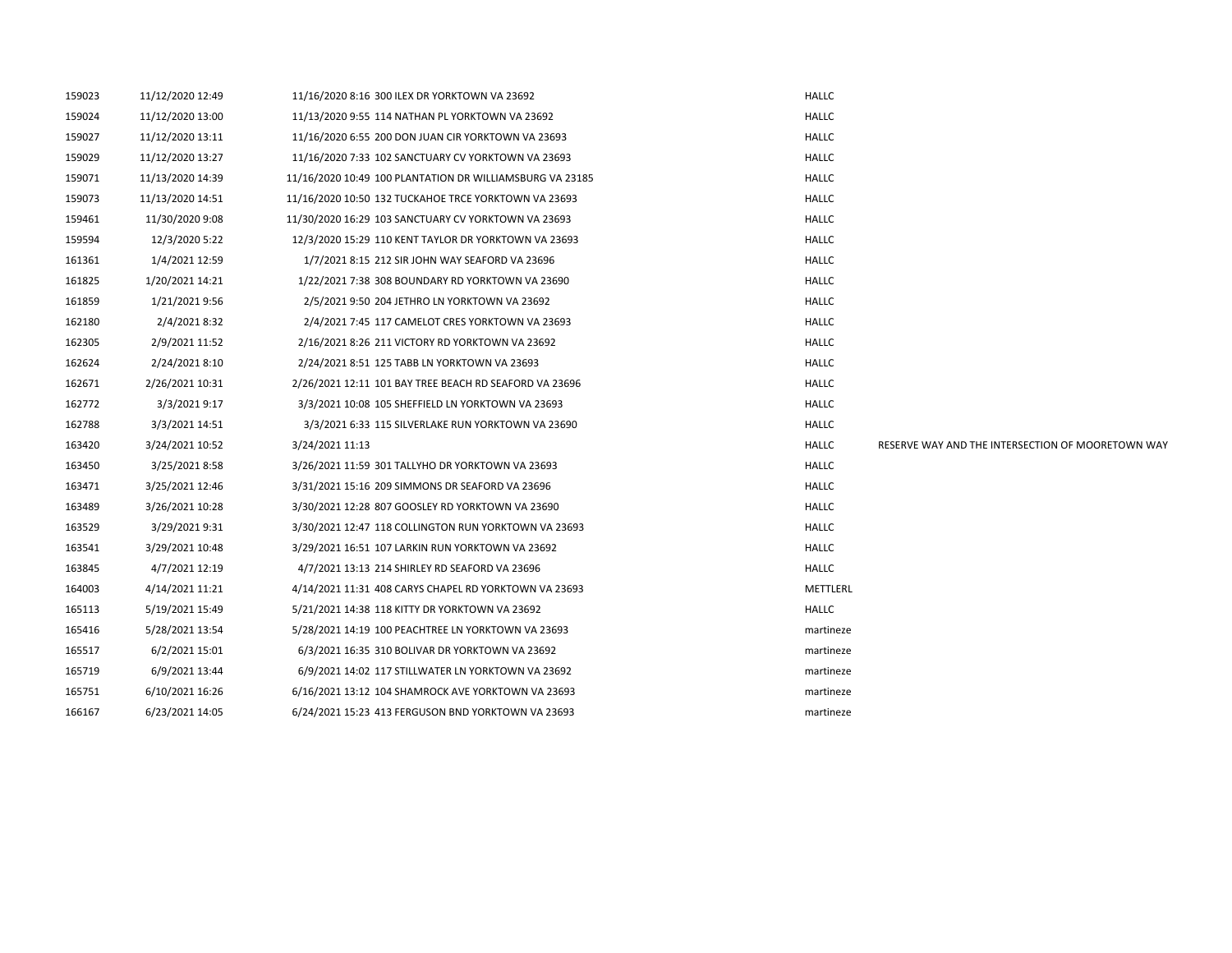- 1. York County personnel/committee members attended three farmers markets for FY21, with representation from the Hampton Roads Planning District Commission, or HRPDC (staff procured the askHRgreen.org trailer for two of these events). Displays and promotional items informing citizens of the importance of clean water, mosquito control, litter control, and recycling were provided to attendees. Attendance for each event was approx. 1000 – 1300.
- 2. In FY21, York County Beautification Committee promoted our Community Cleanup and Adopt‐A‐ Spot Programs on web and social media to promote clear, litter‐free waterways. Three largescale cleanup events were completed, which resulted in approx. 100 volunteers collecting 1000 lbs. of trash.
- 3. York County conducted five household chemical collection events in FY21 where residents could properly dispose of unwanted household chemicals. Two of these events include paper shredding opportunities where citizens could shred personal papers on site. The paper was recycled by the vendor.
- 4. York County has distributed 2,000 copies of the "2021 Beautiful York County" Calendars, which includes articles about stormwater efforts, disposal processes, mosquito control, recycling, native planting/local pollinator support, and litter control. The theme of the 2021 calendar is local pollinators, with photographs taken in York County by local residents.
- 5. The County publishes a weekly and quarterly online newsletter which includes information about illicit discharges, FOG, recycling, mosquito control, and stormwater. Feature article in FY21 on Public Works projects and the benefit to the local community. The County also published four quarterly videos containing information about local projects, clean waterway efforts, litter control initiatives, and other info important to Public Works.
- 6. York County participates in various regional HRPDC/askHRgreen.org programs, such as "Write as Rain" and a stormwater medallion program. Additional programs include pet waste station distributions to local HOAs (to reduce the amount of pet waste in local waterways) and cigarette waste disposal structure distributions to local businesses that would benefit from them. One pet waste station was granted in FY21, and one cigarette waste disposal structure was granted.
- 7. Four local school learning gardens were improved during FY21. Improvements included ADA additions, such as wheelchair accessible path installations, native plant additions to support local pollinators, and environmentally‐friendly maintenance programs.
- 8. The York County Beautification Committee collected over 6,000 lbs. of plastic bags for the Trex Recycling Challenge, and received two composite benches to be donated to local schools. In addition, the York County Library Board also collected several thousand lbs. of plastic bags, and received two composite benches for their learning garden areas.
- 9. York County Public Works participated in the Sierra Club Roundtable Presentation on Green Initiatives in September 2020. This roundtable enabled County personnel to share information on how the County is reducing greenhouse emissions, and to learn what our neighboring localities are doing as well.
- 10. Five public service campaigns were shared with local residents through our website, social media, and our outreach presentation formats. These included:
	- a. Cigarette Litter Campaign (#NoButtsAboutIt)
	- b. Start Smart, Recycle Right
	- c. Litter Control/Cleanup Kits
	- d. No Wipes in our Pipes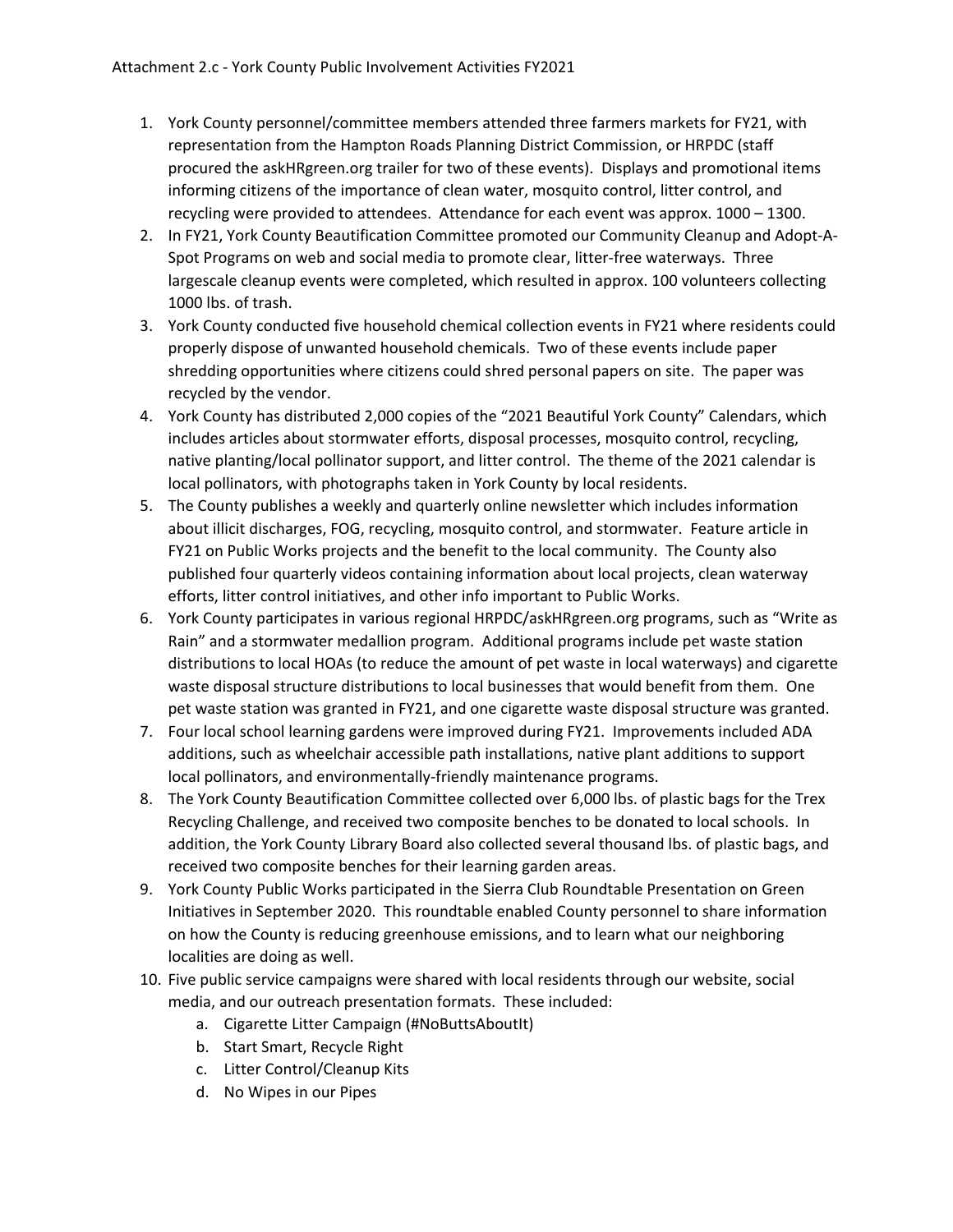- e. Keep the Beaches Clean
- 11. The County collected over 1,400 piles of debris for area residents during the free Yard Debris Amnesty Collection after Tropical Storm Isaias in August 2020.
- 12. Two inaugural trees were planted in March 2021 for Arbor Day, and this planting kicked off a new program called "Page's Trees" in memorial of the Virginia State Coordinator for Project Learning Tree.
- 13. Volunteer beautification efforts included soil/compost donations to the Lackey Medical Clinic and a local Girl Scout Garden (on Albacore Drive, Yorktown).
- 14. York County Public Works partnered with the York‐Poquoson Sheriff's Office/D.A.R.E. program to collect expired and unused medications for the DEA Drug Take Back Day (two events in FY2021). Results include:
	- a. Over 600 lbs. of medication collected
	- b. 29,000 lbs. of paper recycled
	- c. 80 lbs. of plastic bags collected and recycled
	- d. 1200 lbs. of food collected for the local food pantry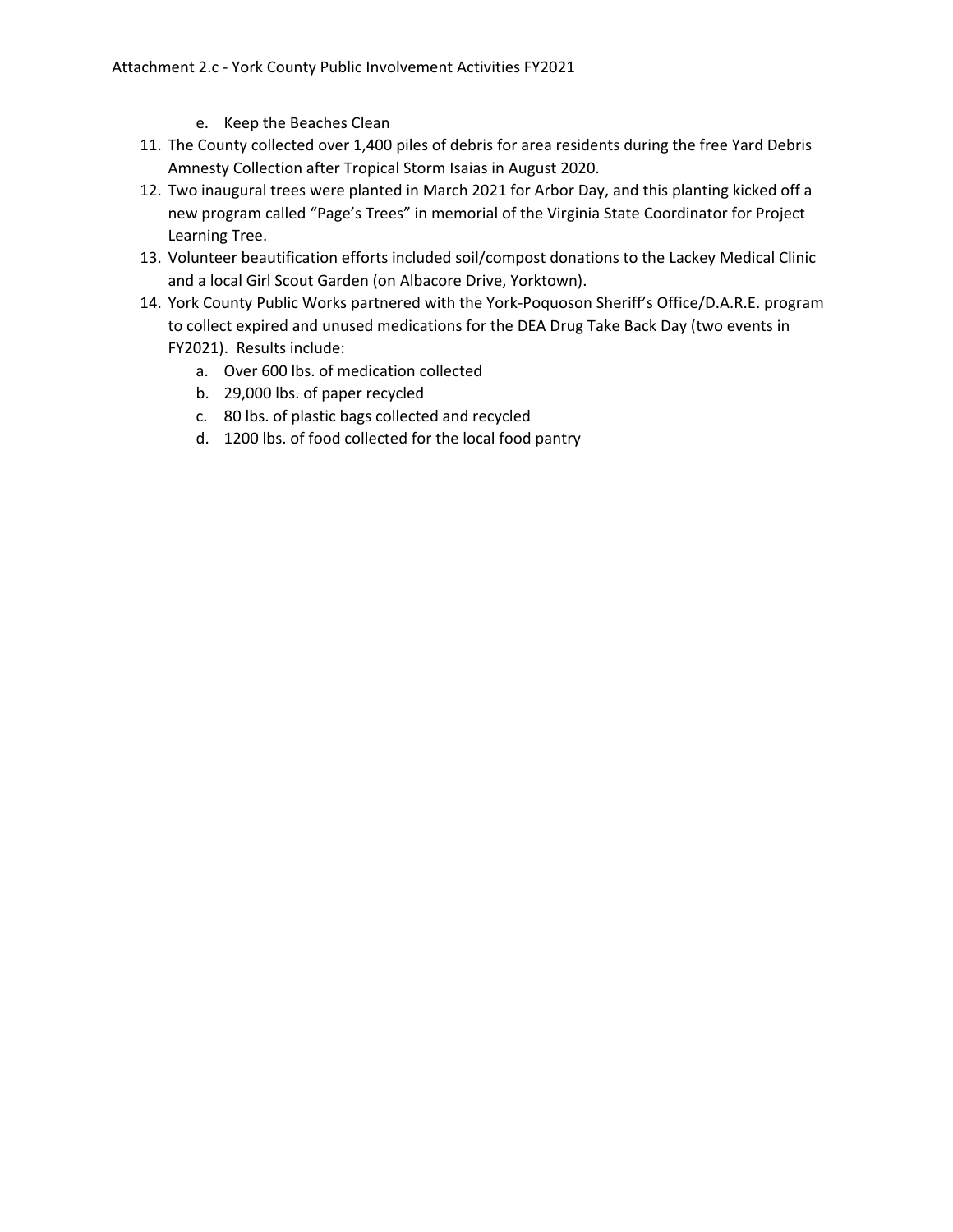**344862 21C001 102 MANHOAC RUN 03/15/2021 General Infiltration in the back yard, swale drains and feeds two larger BMP's (Extended Detention Basins**

 **346514 21C011 AMBRITS POINT 06/25/2021 Well established vegetation. Grass cut manicured around embankment and around inlets and outlets Inlets and outlets clean and cleared of debris. Well manicured and vegetation established. No trash and no** 

**22130 recommended cleaning vegetation from outfall & debris from ditches** 

**21C002 105 MANHOAC RUN 03/09/2021 General Infiltration in the back yard, swale drains and feeds two larger BMP's (Extended Detention Basins 21C003 106 PUNGO TURN 03/11/2021 General Infiltration in the back yard, swale drains and feeds two larger BMP's (Extended Detention Basins 21C004 113 MANHOAC RUN 03/12/2021 General Infiltration in the back yard, swale drains and feeds two larger BMP's (Extended Detention Basins 21C005 115 MANHOAC RUN 03/10/2021 General Infiltration in the back yard, swale drains and feeds two larger BMP's (Extended Detention Basins 21C006 117 MANHOAC RUN 03/30/2021 General Infiltration in the back yard, swale drains and feeds two larger BMP's (Extended Detention Basins 21C007 118 MANHOAC RUN 04/01/2021 General Infiltration in the back yard, swale drains and feeds two larger BMP's (Extended Detention Basins 21C008 119 MANHOAC RUN 04/05/2021 General Infiltration in the back yard, swale drains and feeds two larger BMP's (Extended Detention Basins 21C010 ABEL CONSTRUCTION 06/28/2021 Well maintained grass cut, inlet and outlets clear of debris. No issues**

 **342974 22C056 ST KATERI PARKING LOT EXPANSIO 11/12/2020 needed extensive removal of woody vegetation along banks, and around emergency outfall. mailed BMP** is StormTech which is underneath the parking lot. One square access cover in back of lot for clean ou **Swales are clean and functioning properly, grass cut and no trash** 

**Grass cut and maintained in swale/ditch, no issues** 

 **344849 38J005 BOUNDARY HOMES 400 03/25/2021 This is one of four Level spreaders or check dams. They feed into a trench behind each house Usual vegetation removal** 

 **344855 65Y001 GATEWAY VILLAGE 03/04/2021 BMP down below site behind trailers. Several Pine trees around outside which is fine. No access from road 344854 65Y002 HOLIDAY INN CLUB VACATION WILLIAMSBURG RESORT 03/04/2021 Grass cut, vegetation healthy and in place. Trash picked up, clean inlets and around rip rap. NO ISSUES Clean and BMP functioning properly** 

**BMP** underneath parking lot. Not impervious asphalt, no issues.

 **344861 65Y006 OAKS AT FENTON MILL 03/09/2021 Residential, vegetation well established, inlets/outlets clean, no trash. Overall looks good Vegetation established ,inlet and riser clear of debris, no issues** 

Well maintained and established vegetation. Riser clear as well as ponding area of debris. Outfall side is al: **Very well maintained Detention Basin. Grass cut and no debris in or around riser, inlets or outfall Spoke with the owner Gus, and showed him the areas where some wash out/channel erosion had occurred** Spoke with the owner Gus, and showed him the areas where some wash out/channel erosion had occurred **Very clean and well maintained Retention Basin. Grass cut all the way around, rock in place and clean as w 345883 68Y001 APPLE DOOR SYSTEMS 04/30/2021 Lots of debris and trash in retention pond as well as stumps and other saplings that need rem 345050 68Y001 APPLE DOOR SYSTEMS 04/30/2021 Lots of debris and trash in retention pond as well as stumps and other saplings that need rem Grass swale with check dam, grass cut clean and no isssues** 

**Extended Detention Basin well establish vegetation. Grass needs cut around entire Basin. Grass and debris Extended Detention Basin well establish vegetation. Grass needs cut around entire Basin. Grass and debris 345053 68Y004 BUSCH GARDENS 04/16/2021 Very large Dry Detention Basin clean of trash. Grass needs cut, regular maintenance, no issues 345054 68Y005 BUSCH GARDENS 04/23/2021 Dry Detention Basin 2. Adjacent to DTBSN 1, flows into Extended Detention Basin towards the road Normal functioning Detention Basin. Trash and debris removed from inlets and outlet that feeds two large of Grass removed from rip rap, but other than that no issues** 

 **344843 38J002 BARHAMS TRACE BMP 03/16/2021 Grass Swale off pump station, maintained by York Co. Clean with No issues. Change basin type to GRASSS 344842 38J003 BARHAMS TRACE BMP 2 03/17/2021 Grass Swale clean with no issues. Change basin type to GRASSS**

 **344841 38J004 BARHAMS TRACE BMP 3 03/18/2021 Grass Swale clean with no issues. Change basin type to GRASSS**

| Work Order #<br>344960 | Unit ID       | <b>Unit Description</b>                                     | <b>Completed</b><br>03/16/2021 | <b>Comments</b>                              |
|------------------------|---------------|-------------------------------------------------------------|--------------------------------|----------------------------------------------|
| 344862                 | 21C001        | <b>102 MANHOAC RUN</b>                                      | 03/15/2021                     | Received inspection for Goddard Scho         |
| 344557                 | <b>21C001</b> | <b>102 MANHOAC RUN</b>                                      | 02/25/2021                     | General Infiltration in the back yard, sv    |
| 344839                 | 21C002        | <b>105 MANHOAC RUN</b>                                      | 03/09/2021                     |                                              |
| 344848                 | 21C003        | <b>106 PUNGO TURN</b>                                       | 03/11/2021                     | General Infiltration in the back yard, sv    |
| 344860                 | 21C004        | <b>113 MANHOAC RUN</b>                                      | 03/12/2021                     | General Infiltration in the back yard, sv    |
| 344847                 | 21C005        | <b>115 MANHOAC RUN</b>                                      | 03/10/2021                     | General Infiltration in the back yard, sv    |
|                        | <b>21C006</b> | <b>117 MANHOAC RUN</b>                                      | 03/30/2021                     | General Infiltration in the back yard, sv    |
| 345039                 |               |                                                             |                                | General Infiltration in the back yard, sv    |
| 345040                 | 21C007        | <b>118 MANHOAC RUN</b>                                      | 04/01/2021                     | General Infiltration in the back yard, so    |
| 345041                 | <b>21C008</b> | <b>119 MANHOAC RUN</b>                                      | 04/05/2021                     | General Infiltration in the back yard, so    |
| 346515                 | 21C010        | <b>ABEL CONSTRUCTION</b>                                    | 06/28/2021                     | Well maintained grass cut, inlet and or      |
| 346514                 | 21C011        | <b>AMBRITS POINT</b>                                        | 06/25/2021                     | Well established vegetation. Grass cut       |
| 346513                 | 21C012        | <b>ARBYS</b>                                                | 06/29/2021                     | Inlets and outlets clean and cleared of      |
| 343128                 | 21C013        | <b>ASHE FAMILY SUBDIVISION</b>                              | 08/28/2020                     |                                              |
| 342900                 | 21C022        | <b>BUNTING POINT</b>                                        | 11/06/2020                     | recommended cleaning vegetation fro          |
| 343129                 | 21C190        | <b>Riverside Bio #1</b>                                     | 07/28/2020                     |                                              |
| 343130                 | 21C191        | <b>Riverside Bio #2</b>                                     | 11/23/2020                     |                                              |
| 343131                 | 21C192        | <b>Riverside BMP#1</b>                                      | 07/28/2020                     |                                              |
| 343132                 | 21C193        | <b>Riverside BMP#2</b>                                      | 11/23/2020                     |                                              |
| 344567                 | <b>22C001</b> | <b>AMERICAN PRIDE AUTOMOTIVE</b>                            | 02/26/2021                     |                                              |
| 344568                 | <b>22C001</b> | <b>AMERICAN PRIDE AUTOMOTIVE</b>                            | 02/26/2021                     |                                              |
| 342974                 | <b>22C056</b> | ST KATERI PARKING LOT EXPANSIO                              | 11/12/2020                     | needed extensive removal of woody ve         |
| 344846                 | 35J001        | YORKTOWN ELEMENTARY                                         | 03/08/2021                     | <b>BMP is StormTech which is underneat</b>   |
| 344845                 | 35J002        | YORKTOWN ELEMENTARY SWALE                                   | 03/08/2021                     | Swales are clean and functioning prop        |
| 344844                 | 38J001        | <b>AT&amp;T PEGASUS TOWER</b>                               | 03/24/2021                     | Grass cut and maintained in swale/dite       |
| 344843                 | 38J002        | <b>BARHAMS TRACE BMP</b>                                    | 03/16/2021                     | Grass Swale off pump station, maintai        |
| 344842                 | 38J003        | <b>BARHAMS TRACE BMP 2</b>                                  | 03/17/2021                     | Grass Swale clean with no issues. Cha        |
| 344841                 | 38J004        | <b>BARHAMS TRACE BMP 3</b>                                  | 03/18/2021                     | Grass Swale clean with no issues. Cha        |
| 344849                 | 38J005        | <b>BOUNDARY HOMES 400</b>                                   | 03/25/2021                     | This is one of four Level spreaders or       |
| 342891                 | 38J017        | <b>HUNTFIELD</b>                                            | 11/06/2020                     | <b>Usual vegetation removal</b>              |
| 343522                 | 38J024        | <b>RIVERWALK TOWNES INFILTRATION</b>                        | 12/17/2020                     | sinkholes around inlets on Alexia Ln, 1      |
| 344855                 | 65Y001        | <b>GATEWAY VILLAGE</b>                                      | 03/04/2021                     | <b>BMP down below site behind trailers.</b>  |
| 344854                 | 65Y002        | <b>HOLIDAY INN CLUB VACATION WILLIAMSBURG RES03/04/2021</b> |                                |                                              |
| 344853                 | 65Y003        | <b>HOLIDAY INN CLUB VACATION WILLIAMSBURG RES03/04/2021</b> |                                | Grass cut, vegetation healthy and in p       |
| 344852                 | 65Y004        | <b>HOLIDAY INN CLUB VACATION WILLIAMSBURG RES03/04/2021</b> |                                | <b>Clean and BMP functioning properly</b>    |
|                        | 65Y005        | <b>MILLER MART LIGHTFOOT</b>                                | 03/12/2021                     | Clean with no issues.                        |
| 344840                 |               |                                                             |                                | <b>BMP underneath parking lot. Not impe</b>  |
| 344861                 | 65Y006        | <b>OAKS AT FENTON MILL</b>                                  | 03/09/2021                     | Residential, vegetation well establishe      |
| 345064                 | 65Y007        | <b>SKIMINO LANDING ESTATES PH II</b>                        | 05/11/2021                     | Vegetation established, inlet and riser      |
| 345065                 | 65Y008        | <b>SKIMINO LANDING ESTATES PH II</b>                        | 05/07/2021                     | Well maintained and established vege         |
| 345066                 | 65Y009        | <b>SKIMINO LANDING PH IIIB</b>                              | 05/07/2021                     | Very well maintained Detention Basin.        |
| 345061                 | 66Y001        | <b>EUROPEAN CARS</b>                                        | 05/04/2021                     | Spoke with the owner Gus, and showe          |
| 346062                 | 66Y001        | <b>EUROPEAN CARS</b>                                        | 05/04/2021                     | Spoke with the owner Gus, and showe          |
| 345062                 | 66Y002        | PENNIMAN ROAD OFFICE WAREHOUSE                              | 04/16/2021                     | Very clean and well maintained Retent        |
| 345883                 | 68Y001        | <b>APPLE DOOR SYSTEMS</b>                                   | 04/30/2021                     | Lots of debris and trash in retention p      |
| 345050                 | 68Y001        | <b>APPLE DOOR SYSTEMS</b>                                   | 04/30/2021                     | Lots of debris and trash in retention p      |
| 345051                 | 68Y002        | <b>BUSCH GARDENS</b>                                        | 04/16/2021                     | Grass swale with check dam, grass cu         |
| 345052                 | 68Y003        | <b>BUSCH GARDENS</b>                                        | 04/21/2021                     | <b>Extended Detention Basin well establi</b> |
| 345619                 | 68Y003        | <b>BUSCH GARDENS</b>                                        | 04/21/2021                     | <b>Extended Detention Basin well establi</b> |
| 345053                 | 68Y004        | <b>BUSCH GARDENS</b>                                        | 04/16/2021                     | Very large Dry Detention Basin clean o       |
| 345054                 | 68Y005        | <b>BUSCH GARDENS</b>                                        | 04/23/2021                     | Dry Detention Basin 2. Adjacent to DT        |
| 345055                 | 68Y006        | <b>CALLAHAN VILLAGE</b>                                     | 04/15/2021                     | <b>Normal functioning Detention Basin. T</b> |
| 345056                 | 68Y007        | DOMINION PENNIMAN SUBSTATION                                | 04/29/2021                     | Grass removed from rip rap, but other        |
| 345057                 | 68Y008        | <b>ENTERPRISE HOLDING</b>                                   | 04/28/2021                     | <b>NO ISSUES</b>                             |
| 345058                 | 68Y009        | <b>HIGHGROVE</b>                                            | 05/27/2021                     | Several shrubs, small saplings and so        |
| 346391                 | 68Y009        | <b>HIGHGROVE</b>                                            | 05/27/2021                     | Several shrubs, small saplings and so        |
| 345042                 | 68Y010        | <b>KINGS CREEK PLANTATION BMP 2</b>                         | 04/07/2021                     | BMP clean of debris and trash. Spoke         |
|                        |               |                                                             |                                |                                              |

 **345058 68Y009 HIGHGROVE 05/27/2021 Several shrubs, small saplings and some larger trees (overgrown) require removal. especially around inlet and outfall structures 346391 68Y009 HIGHGROVE 05/27/2021 Several shrubs, small saplings and some larger trees (overgrown) require removal. especially around inlet and outfall structures BMP clean of debris and trash. Spoke with Supervisor of Maintenance (Rick). He introduced me to one of the lead groundsmen Matham Burghen Mathrid and groundsmen Mathrid BM at**  $\alpha$ 

**Received inspection for Goddard School BMP from Bob Newman** 

 **343522 38J024 RIVERWALK TOWNES INFILTRATION 12/17/2020 sinkholes around inlets on Alexia Ln, those on Brock Ln not found. Mailed**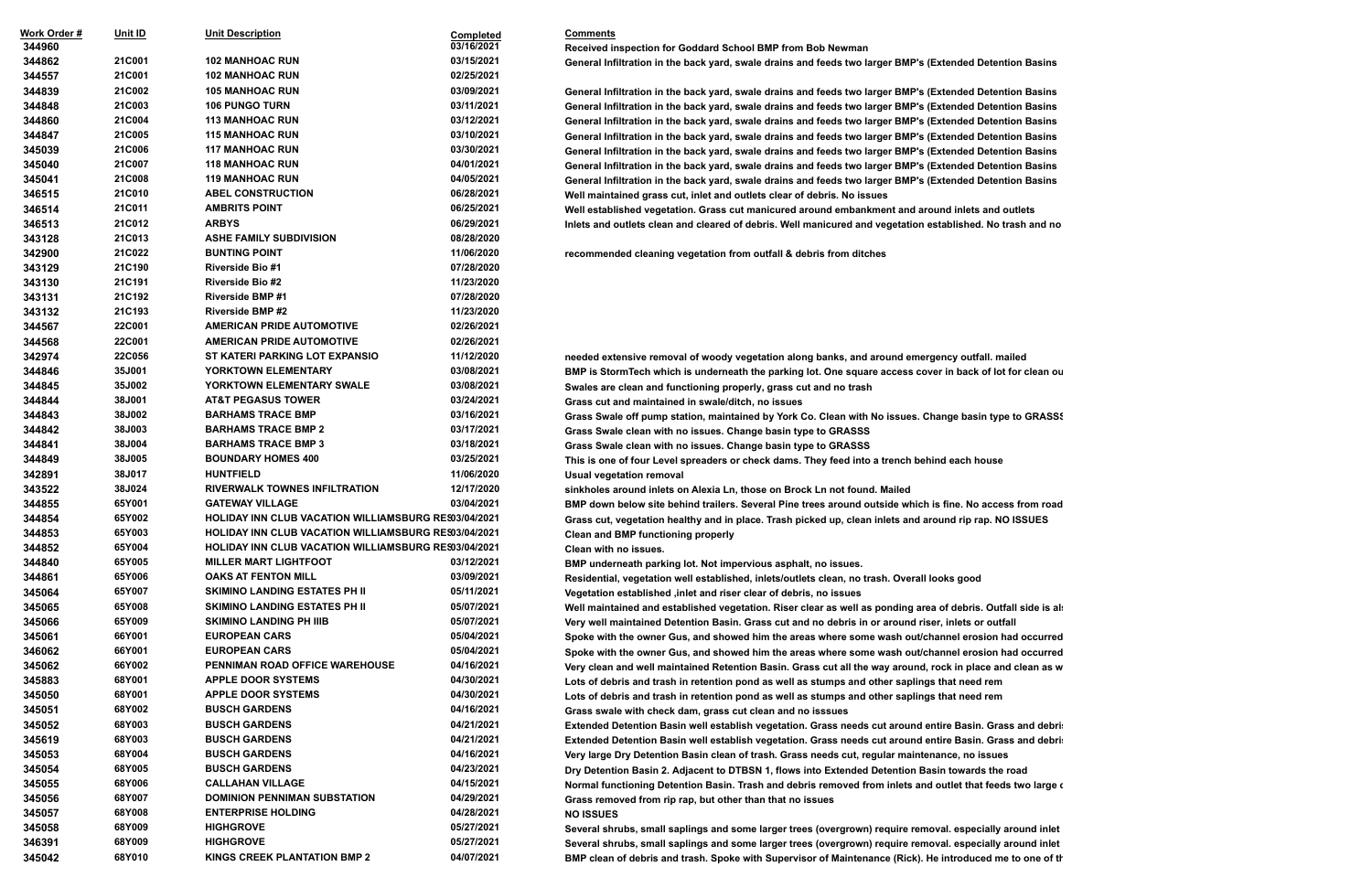| Work Order # | <u>Unit ID</u> | <b>Unit Description</b>               | <b>Completed</b> | <b>Comments</b>                                                                                                   |
|--------------|----------------|---------------------------------------|------------------|-------------------------------------------------------------------------------------------------------------------|
| 345043       | 68Y011         | <b>KINGS CREEK PLANTATION BMP 3</b>   | 04/07/2021       | Clean of debris and trash. Some erosion from stormwater event last week. Informed maintenance to clean $\epsilon$ |
| 345044       | 68Y012         | <b>KINGS CREEK PLANTATION BMP 4</b>   | 04/08/2021       | Clean and trash picked up, Inlet and Riser clear, except for outfall drain, Informed maintenance to take care     |
| 345045       | 68Y013         | <b>KINGS CREEK PLANTATION BMP 9</b>   | 04/09/2021       | Some debris and trees need cleaned up and also some channel erosion forming from outlet pi                        |
| 345509       | 68Y013         | <b>KINGS CREEK PLANTATION BMP 9</b>   | 04/09/2021       | Some debris and trees need cleaned up and also some channel erosion forming from outlet pi                        |
| 345046       | 68Y015         | <b>KINGS CREEK PLANTATION BMP 10</b>  | 04/09/2021       | Very well maintained! Well established vegetation, grass and cattail. Some grass needs cleaned out of rip r       |
| 345047       | 68Y016         | <b>KINGS CREEK PLANTATION BMP 6</b>   | 04/12/2021       | <b>BMP clean with no issues</b>                                                                                   |
| 345048       | 68Y017         | <b>KINGS CREEK PLANTATION POOL</b>    | 04/13/2021       | Clean and vegetation grass cut. Clean grass out of rip rap. No issues                                             |
| 346497       | 68Y021         | <b>NEW QUARTER BAPTIST CHURCH</b>     | 06/09/2021       | Ditch and swale clean of debris and grass cut and maintained. No issues                                           |
| 346503       | 68Y027         | <b>RIVERWALK TOWNES EXTENDED</b>      | 06/16/2021       | BMP is clean of debris, grass cut and trash cleared from inlet and outfall structure, no issues                   |
| 343149       | 68Y027         | <b>RIVERWALK TOWNES EXTENDED</b>      | 11/24/2020       | recent repair of pond, mailed HOA President                                                                       |
| 343150       | 68Y028         | <b>RIVERWALK TOWNES INFILTRATION</b>  | 11/24/2020       | emailed HOA contact, needs maintenance                                                                            |
| 346504       | 68Y028         | <b>RIVERWALK TOWNES INFILTRATION</b>  | 06/17/2021       | Very clean. Grass and debris well kept and established. Rip Rap clean and no issues                               |
| 346493       | 68Y029         | <b>WASHINGTON RIDGE</b>               | 06/11/2021       | Wet Extended Detention Pond. No trees or woody vegetation along embankment and no debris around inle              |
| 345059       | 68Y030         | <b>WILLIAMSBURG COUNTRY CLUB</b>      | 05/05/2021       | Spoke with Mr. Jeffrey Whitmore (Supervisor of Grounds). He directed me to the BMP lakes on the golf cou          |
| 345060       | 68Y031         | <b>WENDYS #1105</b>                   | 04/26/2021       | <b>Impervious Pavement no issues</b>                                                                              |
| 345072       | 69Y001         | <b>7-ELEVEN YORK WARWICK</b>          | 06/24/2021       | 120 Day Follow up - Followed up with manager Sonia who finally got authorization to get the BMP maintena          |
| 344851       | 69Y001         | <b>7-ELEVEN YORK WARWICK</b>          | 02/25/2021       | Recommended mowing grass, pick up trash and cut down two trees inside fenced area.                                |
| 344850       | 69Y002         | <b>FALCON CREST</b>                   | 03/10/2021       | BMP clean of debris and trash, grass cut. Inlets/Outlets are clean as well.                                       |
| 345049       | 69Y003         | <b>FALCON CREST 2</b>                 | 04/14/2021       | Well maintained Stormwater wetlands. No issues                                                                    |
| 344858       | 69Y004         | <b>NELSONS GRANT</b>                  | 03/05/2021       | Good Vegetation growth, risers are clean and flowing. Rip rap also clean and no trash.                            |
| 344857       | 69Y005         | <b>ST JOAN OF ARC FOREBAY</b>         | 03/11/2021       | Grass cut and being maintained regularly, no trash and vegetative controls established.                           |
| 344856       |                |                                       | 03/11/2021       |                                                                                                                   |
|              | 69Y006         | <b>ST JOAN OF ARC DETENTION BASIN</b> |                  | Grass cut and drainage looks very good considering the amount of rainfall. Drain outlets and inlets are clear     |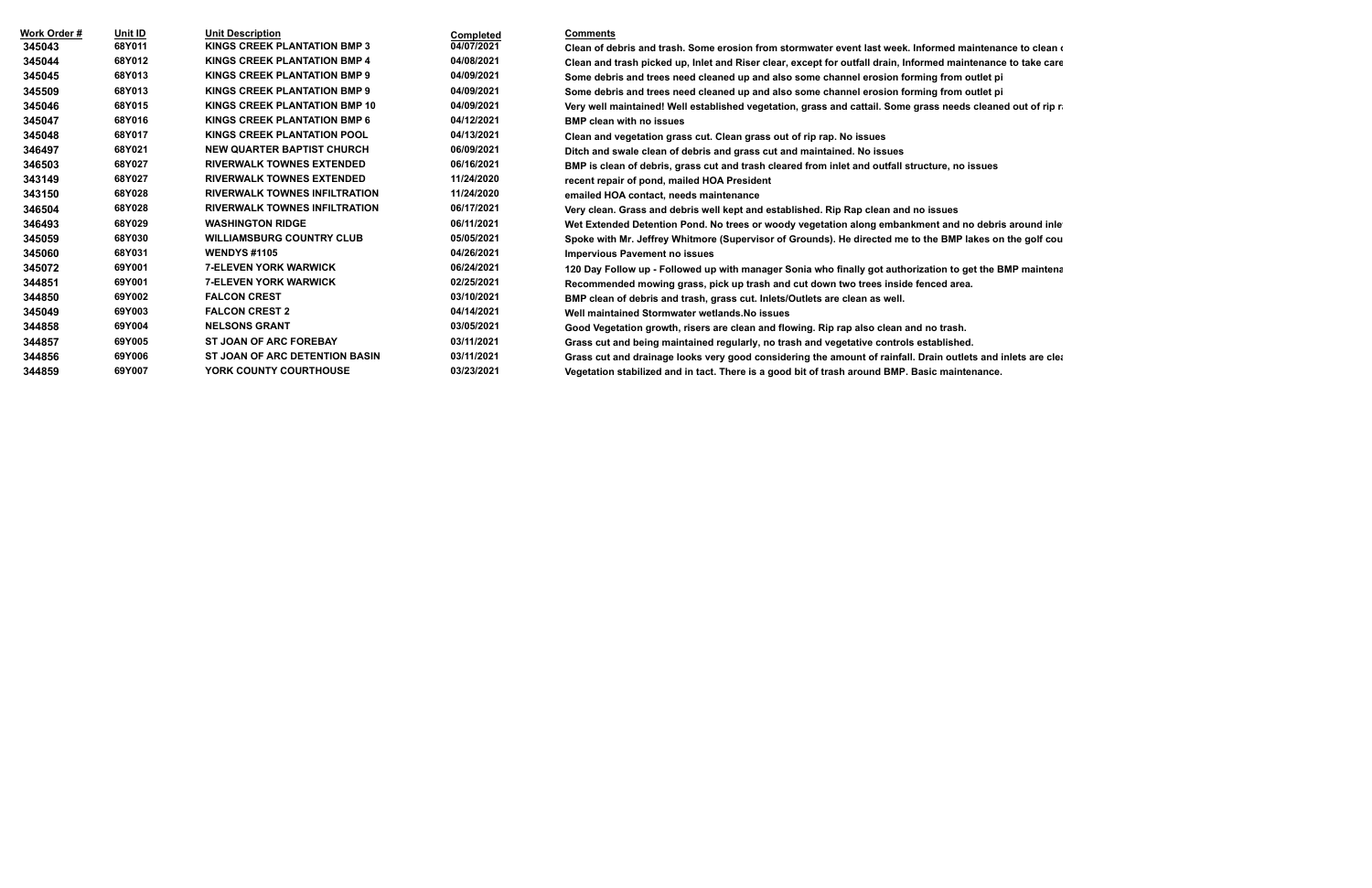## **York County Training Plan 2021**

- **1. Recognition and Reporting of Illicit Discharges**
	- **a. Training in Good House Keeping Plan**
	- **b. All stormwater maintenance crew members will be trained biannually in recognizing and reporting illicit discharges.**
	- **c. In-house training is scheduled for November 2021 on the proper use of the Stormwater Outfall Inspection Report to satisfy this requirement.**
- **2. Pollution Prevention in Road, Street and Parking Lot Maintenance**
	- **a. See Good House Keeping Plan**
- **3. Pollution Prevention and Good House Keeping in Maintenance and Public Works Facilities**
	- **a. Facilities superintendents meet with York County Stormwater Inspector yearly to go over Good House Keeping Inspection Report**
- **4. Pesticide and Herbicide Certifications**
	- **a. All three York County stormwater maintenance crew leaders hold a Category 60 license.**
	- **b. The York County Mosquito Control Superintendent and the Biologist hold Category 8 (Public Health) licenses. All remaining Mosquito Control Employees hold Category 60.**
	- **c. York County Public Works have 40 employees with Category 60 licenses and 11 employees with Ornamental/Turf - 3A/3B licenses.**
- **5. Erosion and Sediment Control and Stormwater Certifications**
	- **a. York County Stormwater Division has 1 Professional Engineer who is also Certified Dual Program Administrator, 1 Certified Dual Combined Inspector and Plan Reviewer, 1 Certified Dual Combined Plan Reviewer, 7 Certified Stormwater Inspectors, and 7 Certified Erosion and Sediment Control Inspectors**
- **6. Erosion and Sediment Control And Stormwater Certifications: See above.**
- **7. Emergency Spill Response** 
	- **a. All FLS employees (uniformed firefighters) are minimally trained as Hazardous Materials Awareness/Operations Level Responders.**